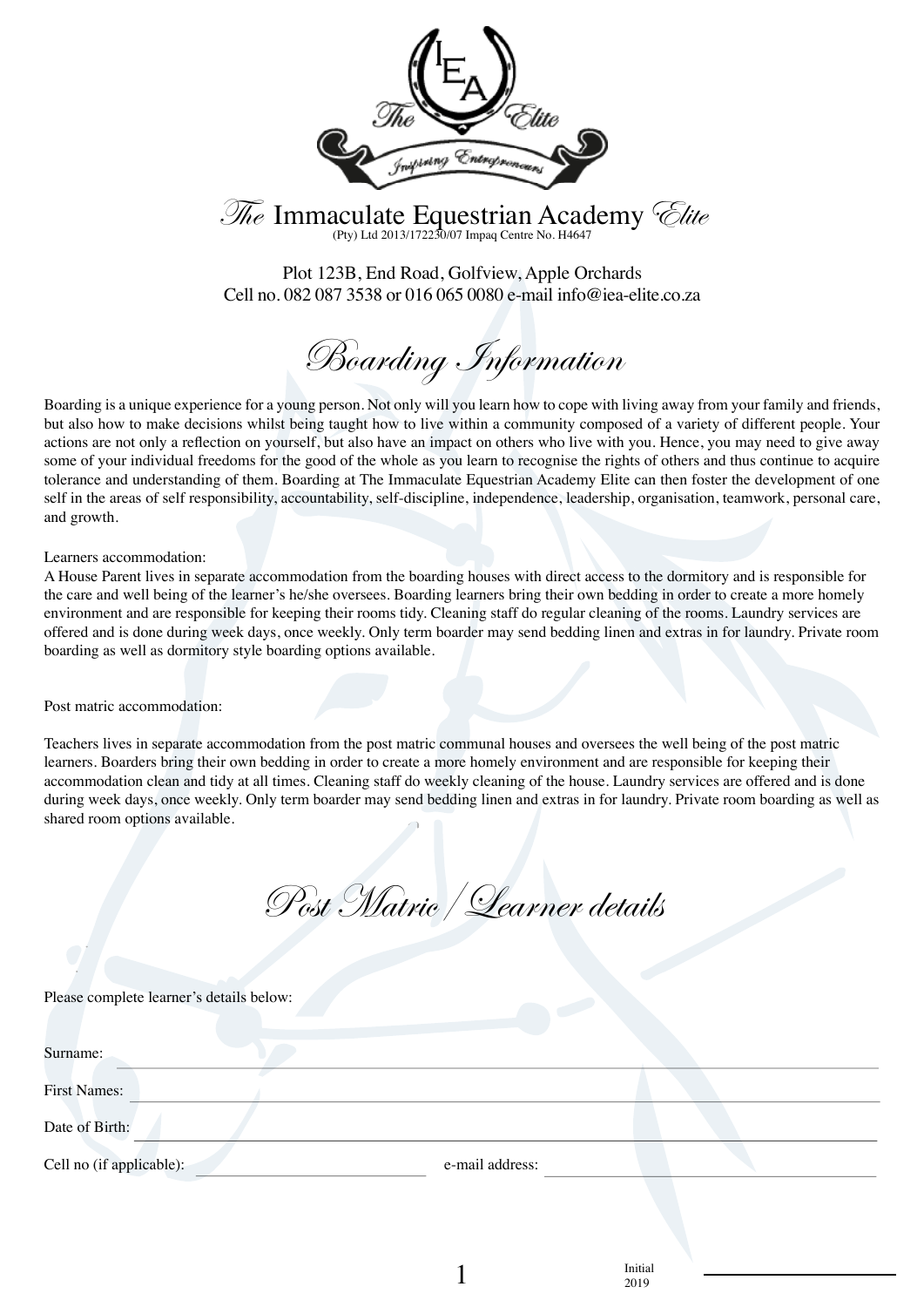Boarding terms and conditions

#### GOING OUT FOR WEEKEND

- Most weekends include one or another formal activity such as Equestrian Clinics, Equestrian Competitions, Riding Lessons, etc. Learners will also join the equestrian team supporters club to competitions even if they are not competing or do not ride.
- During free time on weekends learners have the opportunity to watch TV, play table tennis/hang out at stables and with dorm parents on outings ... etc
- During some weekends boarders will be offered the opportunity to draw cash, purchase necessities and watch movies on a trip to the mall
- Boarders will not be allowed to come and go at will during the weekends and, if they are not signed out for the entire weekend, may leave the premises only for sanctioned activities unless permission has been granted and by permission from parents or dorm parents and The Board. Should boarders have equestrian activities or a school function on Saturday morning, they may stay in Boarding until this is completed, but must inform us by the previous Thursday afternoon if they are going to leave afterwards..

# GOING OUT FOR WEEKEND

- Boarders who are leaving for the weekend must sign out in the register in the office and we must receive a permission email from your parent/s or guardian/s before you are allowed to leave The IEA Elite premises.
- Boarders may go out for weekends, but they must be signed out in writing by a parent for the weekend, and in again when they return at the office (Please indicate whether you will be returning on Sunday evening or Monday morning- this is for the Sunday dinner served@ 6pm)
- Boarders may go out for weekends (not portions of weekends), but parent/s or guardian/s must notify the office by email by the previous Thursday afternoon for catering and duty purposes.
- With special permission, boarders may go out for Sundays. The same regulations apply as with weekends. Boarders must leave after breakfast and return no sooner than 5pm
- Boarders going out for the weekends with anyone other than people previously approved by their parents and noted by the office and or dorm parent must obtain written permission from their parents.
- All boarders going out for the weekend must leave by 5pm on Friday and return by 5pm on Sunday, if they wish to join us for Dinner, which is served at 6pm on Sundays.
- (These times will be strictly enforced.)
- Breakfast, lunches and dinners are served at the times specified and the Dining Hall will close/be locked 30 minutes after the stated meal serving.
- No boarders will be allowed to eat after the doors are closed

# TERM BEGINNING AND END ARRANGEMENTS:

First day of Term Arrangements:

- All boarders are to be back in time for roll call at 5pm on the date given, which will be the day before the term starts.
- If for some reason a boarder cannot be back in time, the dorm parent on duty must be informed at the earliest possible convenience.
- All boarders may be dressed in casual clothing on departure and arrival at The IEA Elite boarding house.

Last Day of Term Arrangements:

- Parents are earnestly requested not to seek permission for boarders to leave the academy before the official break up time, as this becomes disruptive to the academic program.
- However, boarders living far from this area are subject to the times of available flights and or long distance travel in which case exceptions will be made with prior consent from the office.
- Where the academy is required to transport boarders to and from the airport, notice must be given in advance at least 48 hours.
- Where boarders are to be collected at the end of a holiday, notice should be given well before the end of the
- previous term. Parents are also requested to observe the dates given for school holidays as staff, catering and support, are not available to run the Boarding Houses outside of the tuition terms. (Note: Staff are only on duty for the term only including cleaning staff, kitchen staff, etc.)
- For any reason that a boarder needs to stay a few days into the holidays, application must be made with the
- office well in advance and days accommodation and meals will be charged accordingly as arrangements for staff must be made as well as kitchen supplies for meals, etc. A daily boarding fee of R255.00 per day will apply.

# DROP OFF AND COLLECTION TIMES

- All learners are to be dropped off at the boarding house between 5pm and 6pm latest on Sunday nights. Learners are to be collected after 5pm and no later than 6pm on Friday nights. The office will require special notice in writing of any day learner or weekly boarder who will be staying in over the weekend.
- Should the learner require to stay at the boarding facility over the weekend or even a Friday night, an additional fee of R255.00 per day/night will be charged to the parents account.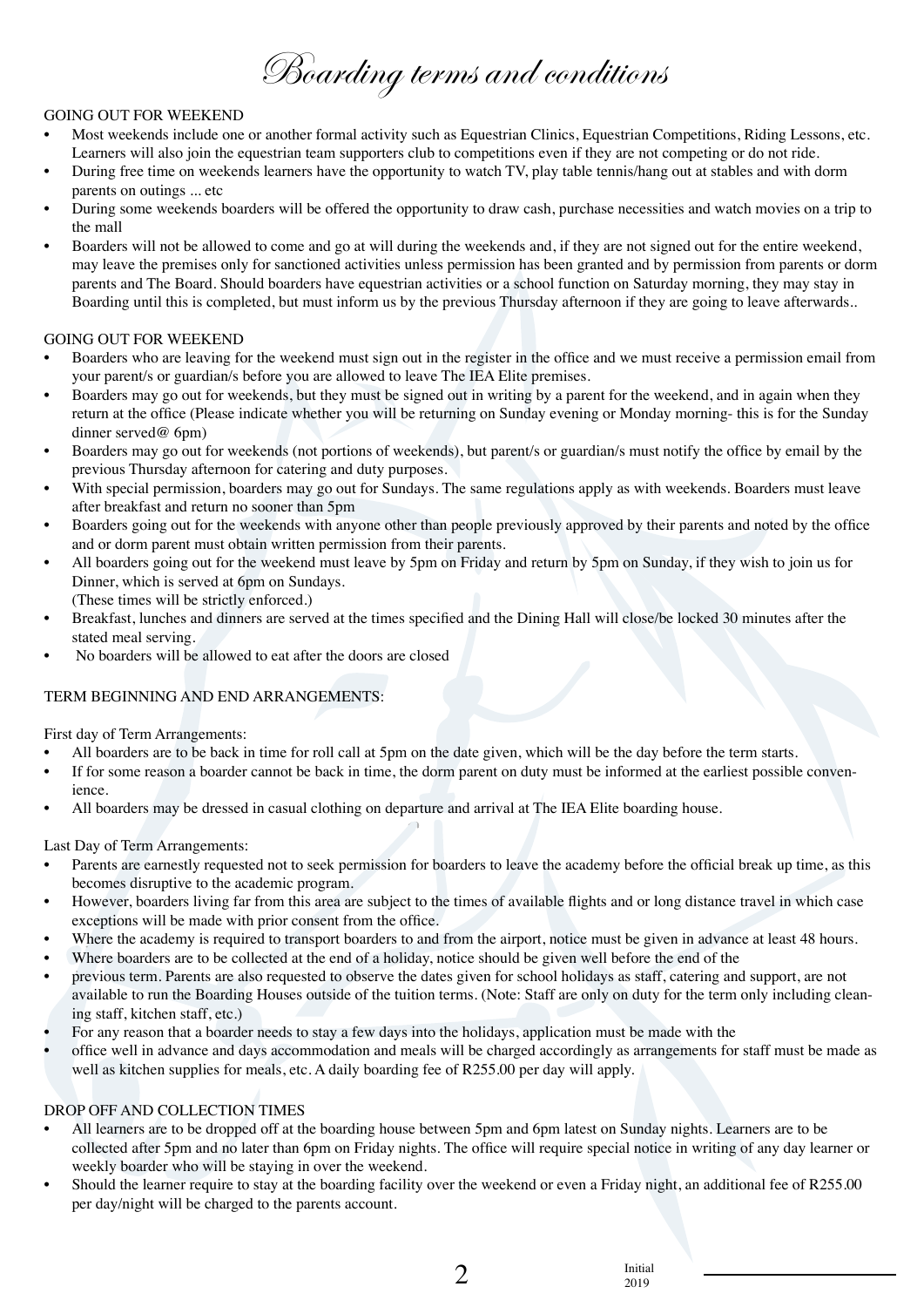# LAUNDRY

- Learners must put their laundry in their laundry bags and out in the designated collection point
- (currently outside the kitchen on the veranda)
- All of the learners laundry items must be clearly marked with his/her name.
- Laundry items which are not marked will not be washed!
- Laundry days are given to learner on application
- Only termly boarders may send bedding and linen into be washed
- All boarders will be invoiced for clothing labels as and when they are required if items are not labelled.

•

#### TRANSPORTATION COSTS:

Transportation to and from OR Thambo International Airport is available @a cost of R300.00 per person.

#### TERM IN WEEKENDS

• Equestrian competitions, equestrian training and any other official commitment to an activity will always take precedence over a weekend out

#### TERM OUT WEEKENDS

- Once a term the Boarding Houses have out/off weekend over the mid term break. This normally coincides with a public holiday and or school holiday day off.
- All boarders are required to sleep out on out weekend over the mid term break.

## VISITORS

- Learners will bring a list of friends whom they may visit. If learners want to visit people who are not on this visiting list, a letter amending the list or giving special permission must be given by parents.
- Day learners are not allowed to visit the Boarding House, except for official, sanctioned events or with permission from management.
- Boarding Houses/residences are to be entered only by the boarders who are allocated rooms there, their parents (at designated times) and the boarding house staff.

#### TRAVELLING & LIFTS

- It is a rule that no learner will travel in a car driven by another learner. No boarder will drive a car, motor cycle or pedal cycle and may not be carried as a passenger unless permission is granted in writing by parent and The Board. This includes weekends.
- Parents of learner who will be given lifts on leave-out weekends must give permission by letter or email.
- Hitch-hiking is forbidden. The academy will not be held responsible for any mishaps that might occur as a result of learner breaking this rule.

#### GENERAL RULES

- Whenever boarders leave their rooms for long periods of time i.e. for more than 30 minutes then all electrical appliances must be turned off. Please ensure that you allow fresh air into your room by opening your windows but you must ensure that you close all room windows when you leave on Fridays if you are out for the weekend.
- Boarders must ensure that they switch off their room lights as well as bathroom lights when they have left these locations.
- Boarder's rooms must be kept neat & tidy at all times and beds always made.
- You should report any technical issues/repairs or problems in your rooms to your dorm parent and or via sending an sms to Rudi 079 981 5644(Maintenance Manager)
- No electric blankets are permitted in your beds. No additional electrical appliances such as heaters, kettles, toasters, microwaves, any type of kitchen appliance, sandwich maker, etc., or televisions are permitted in the boarding house whatsoever unless written consent from the board has been given.
- Further Highlighted Wardrobes are to be locked at all times and The IEA Elite will not be held responsible for any loss of property should it have been unlocked
- Learners are to observe the dining etiquette in the dining hall in order that all may enjoy their meals in a pleasant environment. No loud noises such as talking loudly, laughing or singing loudly is permitted in the dining or study hall.
- Sunday to Thursday learner residence quiet time is from 8:30 and lights out is at 9:00pm. Friday to Saturday quiet time 9:00pm
- No boarder may be in possession of cigarettes, alcohol or drugs or be in the presence of any boarder who is using them. If found in your possession this will result in immediate expulsion. No alcohol or any other illicit substances will be allowed in the residences/boarding houses. (No boarder may smoke, drink alcohol or take or be under the influence of drugs)
- Posters, banners, flags, etc. depicting alcohol, drugs, cigarettes, smoking, violence, and anything with sexual connotations are prohibited in the boarding house.
- No learner may be in possession of a BB gun, knife, martial arts weapons, etc.
- No learners may enter (those portions of) the buildings designated for the opposite sex. This includes post matrics. Failure to adhere to this rule can lead to expulsion.
- Learners are to keep the dormitory clean and tidy at all times.
- Strictly no cell phones are permitted to be used during homework/study time in the boarding house or at dinning hall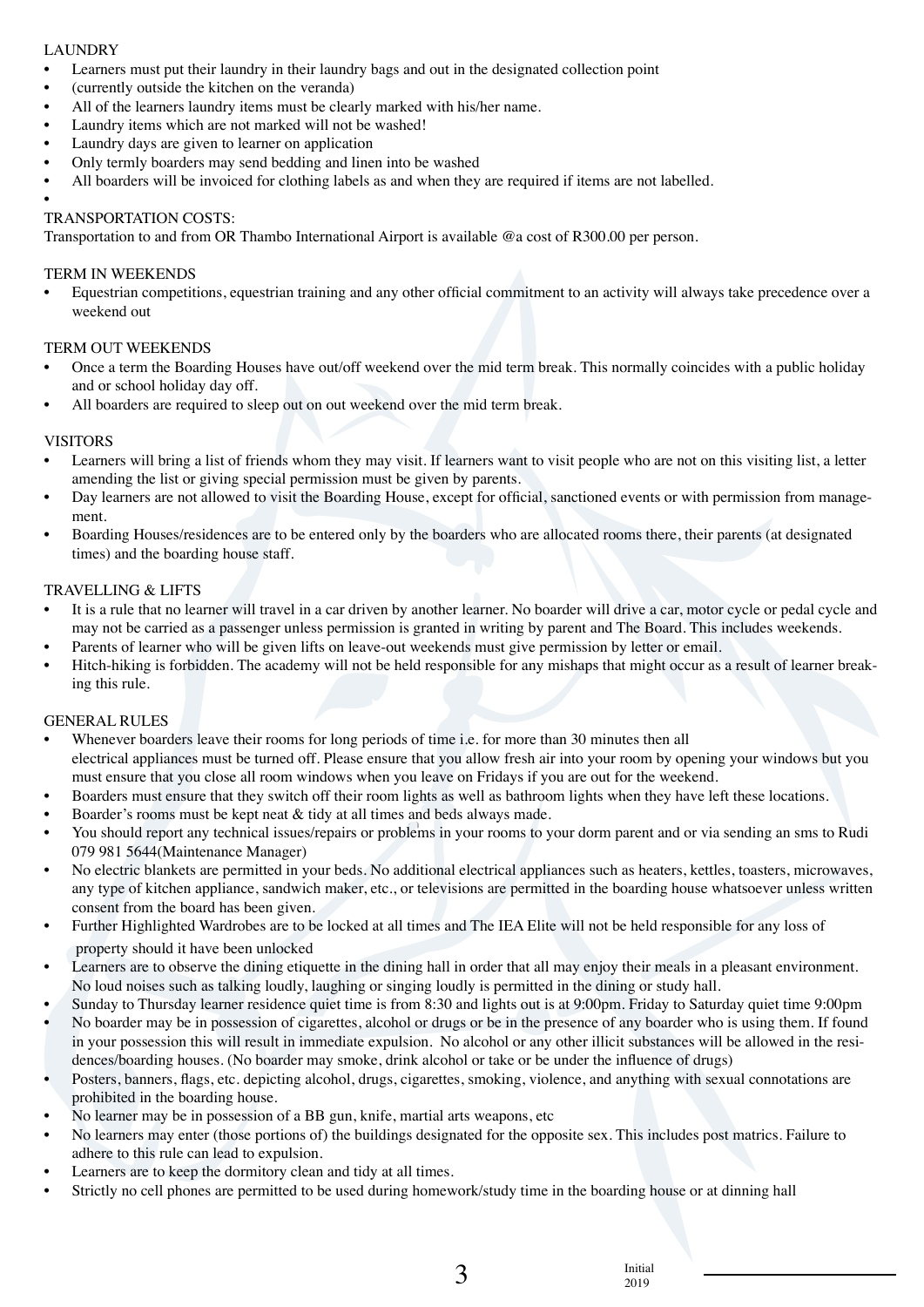WARNINGS, PENALTIES, DETENTION, DISCIPLINE, SUSPENSION & EXPULSION, Misconduct by a learners includes but is not limited to general misbehaviour, out of bounds, late coming/punctuality, uniform and I.D. transgressions, defiance (failure to carry out an instruction), discrimination (racial/gender/religious), disrespect for authority or peer, crude language or behaviour, transgressions of Academy rules, regulations and code of conduct, disrespect of Academy or Estate property, absent without notifying the academy &/or failing to produce a valid reason for absenteeism, misrepresentation of the facts, cheating, substance abuse, leaving without notifying the authorities or without having permission to do so, and criminal acts. Learners: For transgressions of The IEA Elite, Boarding House and Dining Hall rules learners will be dealt with in line with our Code of Conduct.

The relevant person in authority i.e. the Director of the Boarding House will deal with all misconduct immediately and the appropriate discipline will be administered depending on the type and level of misconduct. Discipline could range from a verbal reprimand and/or a warning being issued, to the allocation of a meaningful task or written work relating to the Academy syllabus or other stable yard task,or despite after repeated warnings (which includes verbal and written warnings) being issued and repeated transgressions are committed and continued misconduct the learner will receive written notice of a disciplinary hearing and possible consequent suspension and/or expulsion from the The IEA Elite without having claim to any refund of course fees. Disciplinary Actions: Transgression of the rules will be punished in an appropriate manner.

The Board reserve the right to cancel a learners accommodation in the case of misbehaviour or inappropriate conduct and will result in the forfeiting of accommodation fees paid by the learners.

I, print learner name) have read the above daily routine, rules, regulations and code of conduct as well as have knowledge of The IEA Elite rules and regulations and code of conduct

Learner Name:

Learner Signature: Date: Date:

Boarding fees agreement

## **Boarding fees:**

- 1. Boarding fees payable on or before the 1st of each month for 11 months.
- 2. Annual payment at discounted rate will be payable on or before the 7th January.
- 3. A boarding fee deposit is payable on acceptance of placement in the boarding facility. This amount will be held as a deposit and will be repayable without interest upon termination of this contract, provided there are no outstanding fees to  $\mathcal{R}_e$  Immaculate Equestrian Academy  $\mathcal{L}_{\textit{late}}$ .
- 4. All payments are strictly in advance. No boarder who have accounts in arrear are allowed to occupy the boarding facilities.
- 5. The boarding fees entitle the learner's to full use of the boarding-house facilities and meals during week days in tuition terms. No rebate will be given in the event of the learner not making full use of the above. (5 nights, Sunday – Thursday)
- 6. Weekly boarders must vacate the boarding facility on weekends, public holidays & during school holidays. In the case of a termly boarder, vacate the boarding facility on, public holidays where they coincide with a school holiday and or weekend & term break during school holidays.
- 7. Other charges such as transport, telephone, boarding-house outings, medication, etc. will be charged to learner's accounts.
- 8. This commitment in its entirety will be valid from the day on which it is signed by the parents/guardians until such day on which the learners officially leaves the academy.
- 9. I/We have read and fully understand the nature and content hereof and agree to be bound hereby.
- 10. These rules are read in conjunction with The IEA Elite code of conduct.

Rules are in place to ensure an enjoyable environment for all staff and boarders to live in as well as create an atmosphere conducive to hard work and diligence.

| Parent 1/Guardian (print name) | Signature |                 | Date |
|--------------------------------|-----------|-----------------|------|
| Parent 2/Guardian (print name) | Signature |                 | Date |
|                                |           | Initial<br>2019 |      |